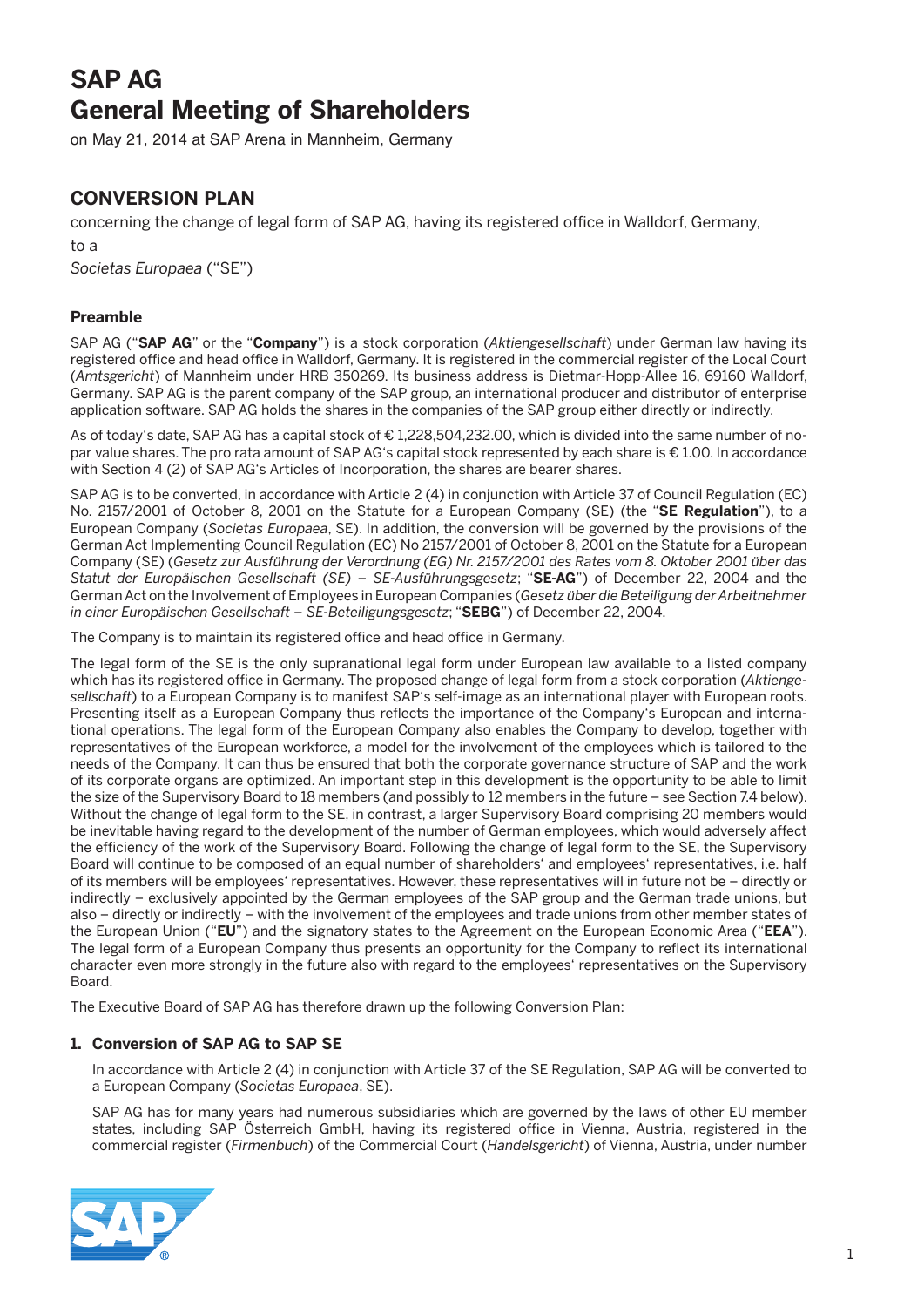FN 80230 k, which became a member of the SAP group in 1986 and has been a direct wholly owned subsidiary of SAP AG since 1992. Since SAP AG has thus had a subsidiary which is governed by the laws of another member state for more than two years, the requirements for the conversion of SAP AG to SAP SE pursuant to Article 2 (4) of the SE Regulation have been fulfilled.

 The conversion of SAP to an SE will lead neither to the liquidation of SAP AG nor to the formation of a new legal entity. Since the identity of the legal entity itself will be preserved, no transfer of assets will take place. The Company will continue to exist in the legal form of SAP SE. Moreover, since the identity of the legal entity itself will be preserved, the shareholders' interests in the Company will continue to exist without change.

 Like SAP AG, SAP SE will have a two-tier management structure, comprising an Executive Board (management organ within the meaning of Article 38 of the SE Regulation) and a Supervisory Board (supervisory organ within the meaning of Article 38 of the SE Regulation).

#### **2. Effective date of the conversion**

 The conversion will become effective upon registration in the commercial register for SAP AG (the "**Conversion Date**").

#### **3. Name, registered office, capital and Articles of Incorporation of SAP SE**

- 3.1 The name of the SE is "SAP SE".
- 3.2 The registered office of SAP SE and its head office are in Walldorf, Germany.
- 3.3 The entire capital stock of SAP AG, in the amount existing on the Conversion Date (currently € 1,228,504,232.00) and as divided into no-par value bearer shares on that date (currently 1,228,504,232), will form the capital stock of SAP SE. The persons and companies who are shareholders of SAP AG on the Conversion Date will become shareholders of SAP SE holding the same amounts of capital stock of and the same amount of no-par value bearer shares in SAP SE as they did in respect of SAP AG immediately prior to the Conversion Date. The notional portion of capital stock represented by each no-par value share (currently  $E$  1.00) will remain the same as immediately prior to the Conversion Date.
- 3.4 SAP SE will adopt the Articles of Incorporation attached hereto as an **Annex**, which form an integral part of this Conversion Plan. However, the special provisions set out in Section 3.5 below apply in respect of Section 4 (1) and (5) through (8).
- 3.5 In the Articles of Incorporation of SAP SE, and in each case on the Conversion Date
	- (a) the amount of capital stock of and its division into no-par value shares in SAP SE (Section 4 (1) of the Articles of Incorporation of SAP SE) corresponds to the amount of capital stock of and its division into no-par value shares in SAP AG (Section 4 (1) of the Articles of Incorporation of SAP AG);
	- (b) the amount of authorized capital pursuant to Section 4 (5) of the Articles of Incorporation of SAP SE corresponds to the amount of the remaining authorized capital pursuant to Section 4 (5) of the Articles of Incorporation of SAP AG;
	- (c) the amount of authorized capital pursuant to Section 4 (6) of the Articles of Incorporation of SAP SE corresponds to the amount of the remaining authorized capital pursuant to Section 4 (6) of the Articles of Incorporation of SAP AGG;
	- (d) the amount and number of shares of the contingent capital pursuant to Section 4 (7) of the Articles of Incorporation of SAP SE correspond to the amount and number of shares of the remaining contingent capital pursuant to Section 4 (7) of the Articles of Incorporation of SAP AG;
	- (e) the amount of authorized capital pursuant to Section 4 (8) of the Articles of Incorporation of SAP SE corresponds to the amount of the remaining authorized capital pursuant to Section 4 (8) of the Articles of Incorporation of SAP AG,

 with the status existing immediately prior to the Conversion Date being decisive in each case. In this regard, the contingent capital of SAP AG as resolved by the General Meeting of Shareholders on May 25, 2011 – to the extent still existing immediately prior to the Conversion Date – will continue to exist as contingent capital of SAP SE.

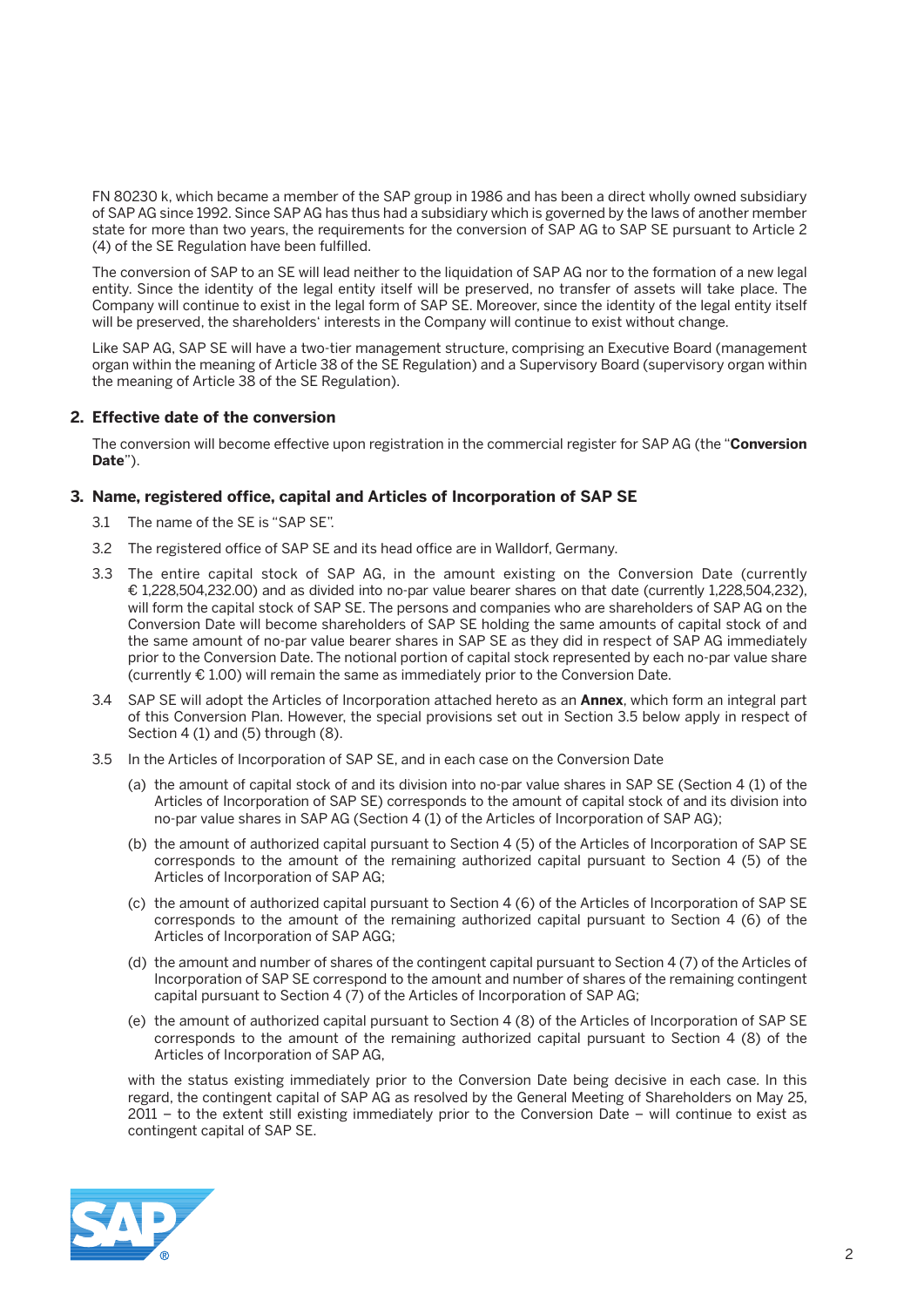The Supervisory Board of SAP SE is authorized and at the same time instructed to make any amendments ensuing from this Section 3.5 in respect of the amounts specified therein and the different types of capital, as well as any amendments as the register court may require as a condition for registering the conversion to the attached version of the Articles of Incorporation of SAP SE before the conversion is registered in the commercial register for SAP AG, provided in each case that they only relate to the wording.

- 3.6 The authorization granted by the General Meeting of Shareholders on June 4, 2013 to purchase and use treasury shares in accordance with Section 71 (1) no. 8 of the German Stock Corporation Act (*Aktiengesetz*; "**AktG**"), with the possible exclusion of shareholders' subscription rights and any shareholders' rights to offer shares, will continue to apply until June 3, 2018, and will thus, potentially, also apply for the Executive Board of SAP SE, provided that the conversion of SAP AG to an SE has been completed by this date.
- 3.7 The authorization granted by the General Meeting of Shareholders on May 25, 2011 to issue convertible bonds and warrant-linked bonds and to exclude the shareholders' subscription rights in this context will continue to apply until May 24, 2016, and will thus, potentially, also apply for the Executive Board of SAP SE, provided that the conversion of SAP AG to an SE has been completed by this date.
- 3.8 Shareholders who object to the conversion will not be offered any compensation in cash, as this is not provided for by law.

# **4. Executive Board**

Without prejudice to the decision-making competence under corporate law of the Supervisory Board of SAP SE, it is expected that the following current members of the Executive Board of SAP AG will be appointed members of the Executive Board of SAP SE: William Richard (Bill) McDermott (CEO), Gerhard Oswald and Dr Vishal Sikka. Furthermore, without prejudice to the decision-making competence under corporate law of the Supervisory Board of SAP SE, Luka Mucic, who was appointed member of the Executive Board of SAP AG with effect as of July 1, 2014, is also expected to be appointed member of the Executive Board of SAP SE. Dr Werner Brandt's term of office will expire on June 30, 2014; he is scheduled to resign from the Executive Board at the end of June 30, 2014, i.e. prior to the anticipated effective date of the change of legal form.

#### **5. Supervisory Board**

- 5.1 Pursuant to Section 10 of the Articles of Incorporation of SAP SE (see the **Annex**), a Supervisory Board will be set up at SAP SE which will no longer comprise 16 members, as is currently the case with SAP AG, but will instead comprise 18 members. Of the 18 members, nine will be employees' representatives. The selection and appointment of such members is governed by the agreement on the involvement of employees in the SE ("**SAP Agreement on Employee Involvement**") concluded on March 10, 2014 in accordance with the SEBG.
- 5.2 The terms of office of both the shareholders' representatives and the employees' representatives on the Supervisory Board of SAP AG will end once the conversion has taken effect, i.e. upon registration of the conversion in the commercial register for SAP AG.

 The nine shareholders' representatives on the first Supervisory Board of SAP SE are to be elected by the General Meeting of Shareholders of SAP AG on May 21, 2014. In this regard, the Supervisory Board proposes to the above-mentioned General Meeting of Shareholders under Item 8 lit. b) on the agenda to appoint the following persons as members of the first Supervisory Board of SAP SE, with the General Meeting of Shareholders not being bound by these nominations:

- (a) Prof. Dr h. c. mult. Hasso Plattner, resident in Schriesheim, Germany, Chairman of the Supervisory Board of SAP AG,
- (b) Pekka Ala-Pietilä, resident in Helsinki, Finland, Chairman of the Board of Directors of Solidium Oy, Helsinki, Finland,
- (c) Prof. Anja Feldmann, Ph.D., resident in Berlin, Germany, Professor at the Electrical Engineering and Computer Science Faculty (Chair of Intelligent Networks and Management of Distributed Systems) at the Technische Universität Berlin, Germany,

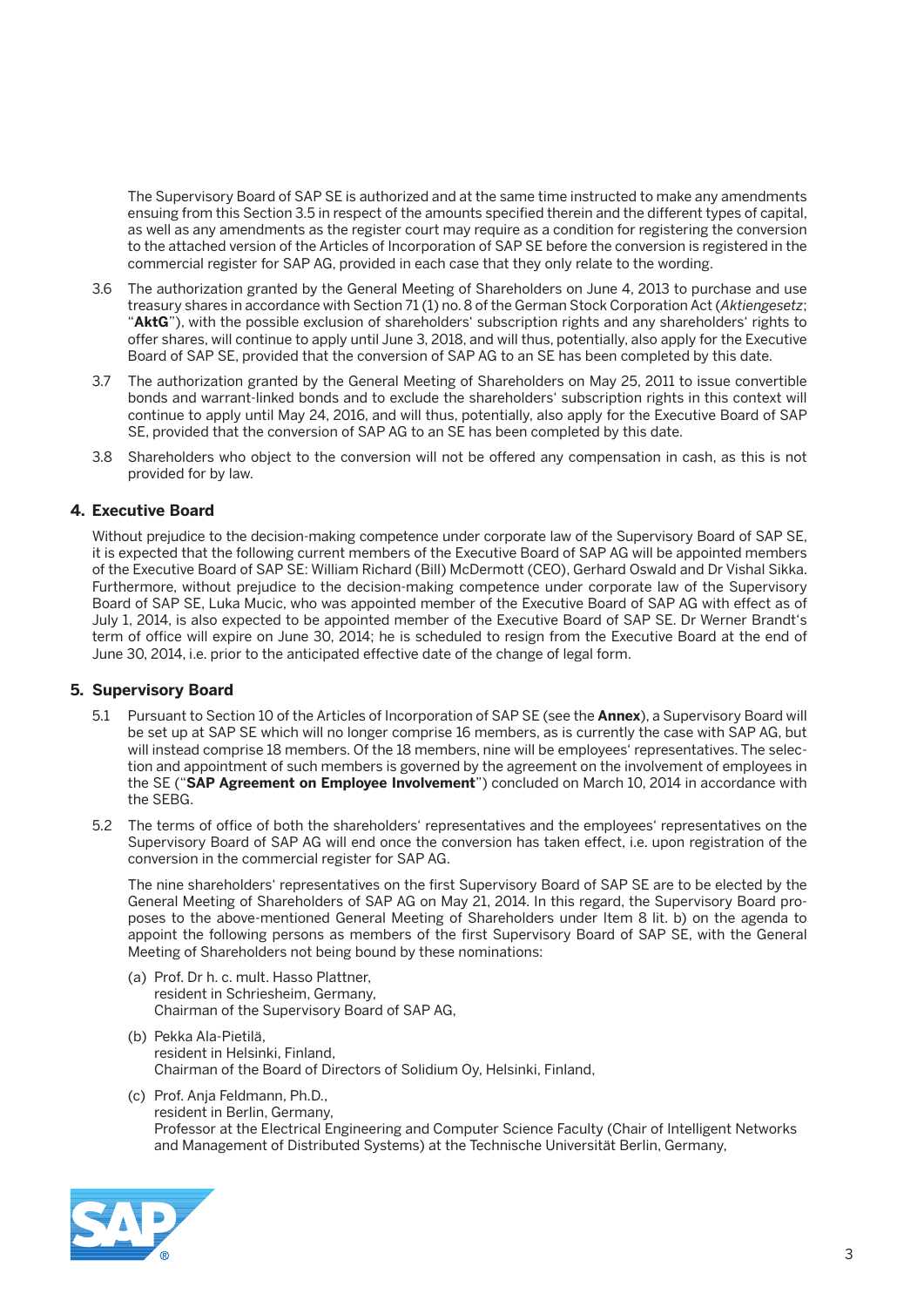- (d) Prof. Dr Wilhelm Haarmann, resident in Kronberg im Taunus, Germany, Attorney-at-law, certified public auditor, certified tax advisor, partner of Linklaters LLP Rechtsanwälte Notare Steuerberater, Frankfurt am Main, Germany,
- (e) Bernard Liautaud, resident in London, United Kingdom, General Partner at Balderton Capital, London, United Kingdom,
- (f) Dr h. c. Hartmut Mehdorn, resident in Frankfurt am Main, Germany, CEO of Flughafen Berlin Brandenburg GmbH, Berlin, Germany,
- (g) Dr Erhard Schipporeit, resident in Hanover, Germany, Independent Management Consultant,
- (h) Jim Hagemann Snabe, resident in Copenhagen, Denmark, co-CEO of SAP AG (up to the close of the annual General Meeting of Shareholders on May 21, 2014) and Managing Director of Snabe ApS, Copenhagen, Denmark,
- (i) Prof. Dr-Ing. Dr-Ing. E. h. Klaus Wucherer, resident in Ungelstetten, Germany, Managing Director of Dr. Klaus Wucherer Innovations- und Technologieberatung GmbH, Erlangen, Germany.

 The first employees' representatives on the first Supervisory Board of SAP SE have already been appointed under the SAP Agreement on Employee Involvement (see Section 7.4).

# **6. Information as regards the procedure for the agreement on the involvement of employees in SAP SE**

- 6.1 Principles on the involvement of the employees in SAP SE
	- (a) The involvement of the employees in SAP SE was determined by means of the procedure as provided for in the German Act on the Involvement of Employees in a European Company (*Gesetz über die Beteiligung der Arbeitnehmer in einer Europäischen Gesellschaft - SE-Beteiligungsgesetz*; "**SEBG**"). Pursuant to the SEBG, negotiations are provided for which are to be held between the management of the company involved in the formation of the SE – in the present case the Executive Board (*Vorstand*) of SAP AG – and the employees, who are represented in this regard by a Special Negotiating Body (the "**SNB**") which is determined by them or their representations (as regards the negotiating procedure see Section 6.4). The members of the SNB are representatives of the employees employed in an EU member state or in an EEA contract state ("**Member State**") with a company directly involved in the conversion – in the present case SAP AG – or its subsidiaries and establishments. The number of the seats in the SNB which is allocated to the single Member States is determined pursuant to the provisions of the SEBG in line with the number of employees employed in the Member State concerned (see Section 6.3).
	- (b) The aim of the negotiating procedure is to reach an agreement on the involvement of employees in SAP SE which, in the present case, was entered into on March 10, 2014 (SAP Agreement on Employee Involvement). As regards the terms of the SAP Agreement on Employee Involvement see Section 6.4(a). In this context, the following terms have the meaning as set out below:
		- Involvement of the employees: Any procedure including information, consultation, and participation – by means of which the employees' representatives can exercise influence on the Company's resolutions.
		- Rights of involvement: Rights to which the employees and their representatives are entitled as regards information, consultation, participation, and other involvement. This may include such rights being exercised in group companies of the SE.

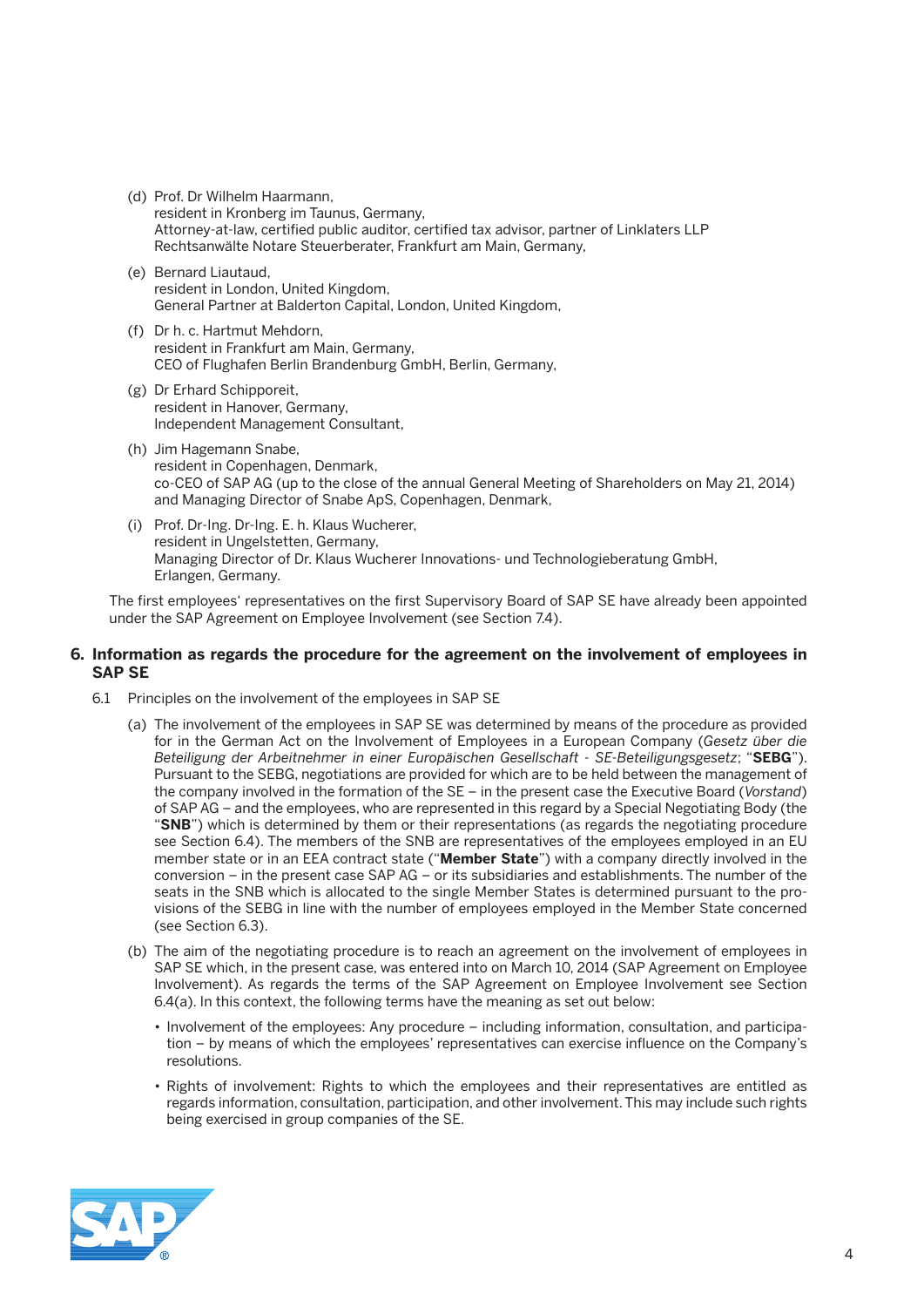- • Information: The SE Works Council or other employees' representatives being informed by the management of the SE on matters affecting the SE itself or one of its subsidiaries or establishments in another Member State or exceeding the powers of competent organs at the level of the single Member State. The time, form, and contents of such information are to be selected in such form that the employees' representatives can examine in detail the effects to be expected and, if required, can prepare a consultation with the management of the SE.
- • Consultation: The establishment of a dialogue and an exchange of opinion between the SE Works Council or other employees' representatives and the management of the SE or another management level which is competent and has decision-making powers. The time, form, and contents of the consultation shall allow the SE Works Council to make a statement, on the basis of the information provided, as regards the measures planned by the management of the SE, which can be taken into account in the course of the decision-making process within the SE.
- Participation: Influence exercised by the employees on matters of a company (i) by exercising the right to elect or appoint some of the members of the company's supervisory or administrative organs or (ii) by exercising the right to recommend or reject the appointment of some or all of the members of the company's supervisory or administrative organs.

#### 6.2 Institution of the negotiating procedure

 The procedure for agreeing upon the involvement of the employees was instituted in line with the provisions of the SEBG. Pursuant thereto, it is provided for that the management of the company involved in the conversion – in the present case the Executive Board of SAP AG – initially informs the employees or their representatives about the planned conversion and requests them to establish an SNB.

 Pursuant to Section 4 SEBG, the information to be provided to the employees' representations or the employees, respectively, included (i) the identity and structure of the company involved in the conversion – in the present case SAP AG – and of its subsidiaries and establishments affected by the conversion and in which Member States they are located, (ii) the employees' representations existing in these companies and establishments, (iii) the number of employees employed with the companies and establishments at the time the information is provided and, determined on that basis, the total number of employees employed in a Member State, and (iv) the number of employees who are entitled at the time the information is provided to participation rights in the organs of the companies concerned.

 The Executive Board of SAP AG informed the employees' representations or the employees, respectively, in Germany and in the Member States in which SAP has employees with the letter dated June 3, 2013 about the planned conversion of SAP AG to the legal form of an SE and requested them to establish an SNB. Following the acquisition of the participation in the Swiss hybris AG, the Executive Board of SAP AG informed the employees' representations or the employees, respectively, with the letter dated August 9, 2013 about this and the planned conversion to the legal form of an SE and, to the extent that the determination of the national SNB members was not yet completed, requested them again to elect or appoint, respectively, the SNB members.

#### 6.3 Establishment and composition of the SNB

The establishment and composition of the SNB of SAP AG are stipulated in Section 5 (1) SEBG.

 For the employees of the relevant company – in the present case SAP AG – employed in the single Member States and of its subsidiaries and establishments having employees in the Member States, members of the SNB are elected or appointed. For each share of the employees employed in a certain Member State which accounts for 10% of the total number of the employees employed in all Member States with the company concerned and its subsidiaries or establishments or for a fraction thereof, one member from such Member State is to be elected or appointed for the SNB.

 At the time of the information being provided as specified in Section 6.2 above to the employees' representations and the employees on June 3, 2013, a total number of 30,340 employees were employed with companies of SAP AG and its subsidiaries in the Member States (including Germany) (the "**SAP Group**"). The number of the employees of the SAP Group and in which Member States they are located as well as the number of national SNB members determined on that basis are set out in the table below:

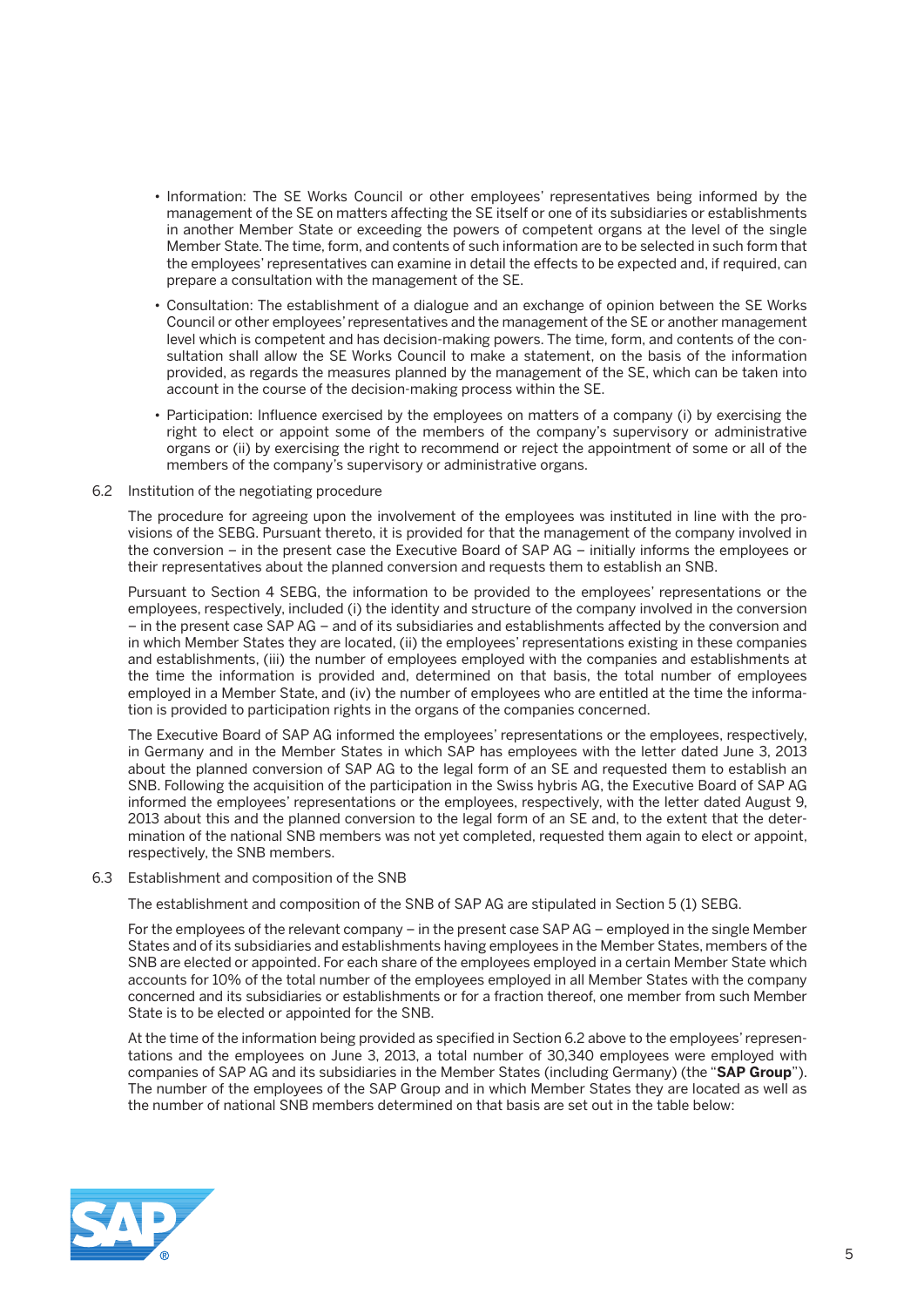| <b>Member State</b>  | <b>Number of</b><br>employees | Share in % | <b>Number of seats</b><br>seats in the SNB |
|----------------------|-------------------------------|------------|--------------------------------------------|
| Belgium              | 264                           | 0.870      | 1                                          |
| <b>Bulgaria</b>      | 522                           | 1.721      | 1                                          |
| Denmark              | 197                           | 0.649      | 1                                          |
| Germany              | 19,934                        | 65.702     | $\overline{7}$                             |
| Estonia              | 1                             | 0.003      | 1                                          |
| Finland              | 189                           | 0.623      | 1                                          |
| France               | 1,984                         | 6.539      | $\mathbf{1}$                               |
| Greece               | 50                            | 0.165      | $\mathbf 1$                                |
| Ireland              | 1,183                         | 3.899      | $\mathbf{1}$                               |
| Italy                | 572                           | 1.885      | 1                                          |
| Croatia <sup>1</sup> | 14                            | 0.046      | $\overline{1}$                             |
| Latvia               | 3                             | 0.010      | $\mathbf{1}$                               |
| Lithuania            | $\overline{c}$                | 0.007      | $\mathbf 1$                                |
| Luxembourg           | $\overline{7}$                | 0.023      | $\mathbf{1}$                               |
| Netherlands          | 541                           | 1.783      | $\mathbf{1}$                               |
| Norway               | 96                            | 0.316      | $\mathbf{1}$                               |
| Austria              | 401                           | 1.322      | 1                                          |
| Poland               | 120                           | 0.396      | $\mathbf 1$                                |
| Portugal             | 149                           | 0.491      | $\overline{1}$                             |
| Romania              | 288                           | 0.949      | $\mathbf{1}$                               |
| Sweden               | 164                           | 0.541      | $\mathbf{1}$                               |
| Slovakia             | 223                           | 0.735      | $\mathbf{1}$                               |
| Slovenia             | 24                            | 0.079      | $\mathbf 1$                                |
| Spain                | 536                           | 1.767      | $\mathbf{1}$                               |
| Czech Republic       | 866                           | 2.854      | $\mathbf{1}$                               |
| Hungary              | 420                           | 1.384      | $\mathbf{1}$                               |
| United Kingdom       | 1,588                         | 5.234      | $\mathbf{1}$                               |
| Cyprus               | $\overline{c}$                | 0.007      | $\overline{1}$                             |
| <b>Total</b>         | 30,340                        | 100        | 34                                         |

<sup>1</sup> Croatia has become a member of the European Union effective July 1, 2013. The Executive Board of SAP AG, thus, took into account, within the information dated June 3, 2013, the employees of the Croatian subsidiary in Croatia and provi-ded the information also to such employees of the SAP Group.

 Effective August 1, 2013, SAP Holdings (UK) Ltd., a newly established wholly-owned subsidiary of SAP Ireland (US) Financial Services Ltd. ("**IRUSFS**"), acquired an interest of 100% in hybris AG, which has subsidiaries having employees in the Member States, Germany, France, Italy, the Netherlands, Poland, Sweden, and the United Kingdom. SAP AG holds, through several other wholly-owned subsidiaries, all shares of IRUSFS. With the acquisition, hybris AG, thus, became an indirect wholly-owned subsidiary of SAP AG.

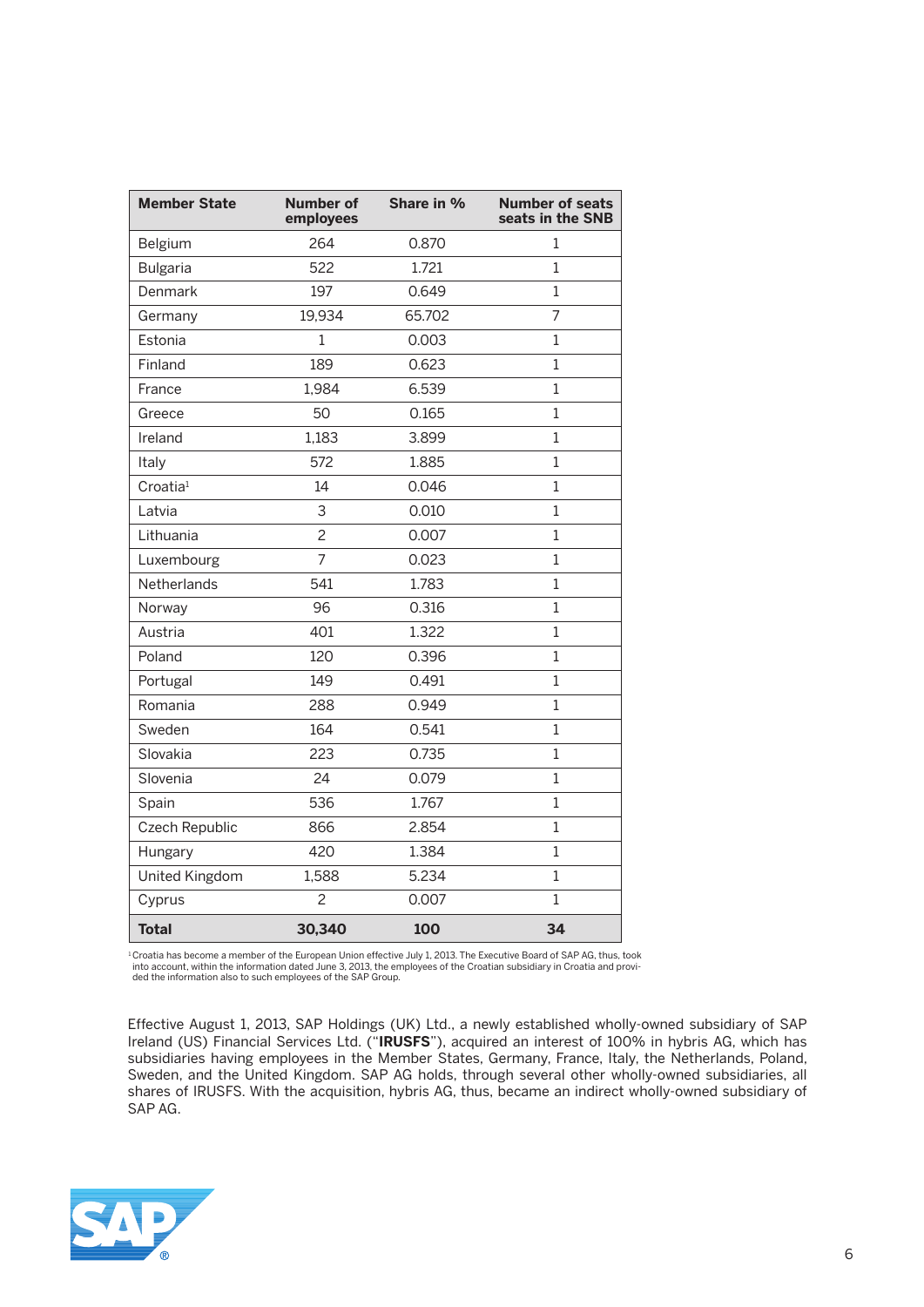Given the acquisition of hybris AG and its subsidiaries (the "**hybris Group**"), the Executive Board of SAP AG provided further information in the letter dated August 9, 2013. Such information included inter alia the number of employees of the SAP Group, which changed as a result of the acquisition of the hybris Group, and in which Member States they are located, as set out in the table below. However, the change of the number of the employees, which resulted from the hybris Group joining, did not affect the allocation of seats in the SNB, as can be seen in the table:

| <b>Member State</b> | <b>Number of</b><br>employees | Share in % | <b>Number of seats</b><br>seats in the SNB |
|---------------------|-------------------------------|------------|--------------------------------------------|
| Belgium             | 264                           | 0.86       | 1                                          |
| <b>Bulgaria</b>     | 522                           | 1.70       | $\mathbf{1}$                               |
| Denmark             | 197                           | 0.64       | $\mathbf{1}$                               |
| Germany             | 20,155                        | 65.48      | $\overline{7}$                             |
| Estonia             | 1                             | 0.003      | $\mathbf 1$                                |
| Finland             | 189                           | 0.61       | $\mathbf{1}$                               |
| France              | 2,006                         | 6.52       | $\mathbf{1}$                               |
| Greece              | 50                            | 0.16       | $\mathbf 1$                                |
| Ireland             | 1,183                         | 3.84       | $\mathbf 1$                                |
| Italy               | 579                           | 1.88       | 1                                          |
| Croatia             | 14                            | 0.05       | $\mathbf 1$                                |
| Latvia              | 3                             | 0.01       | $\mathbf{1}$                               |
| Lithuania           | $\overline{c}$                | 0.01       | $\mathbf{1}$                               |
| Luxembourg          | $\overline{7}$                | 0.02       | $\mathbf{1}$                               |
| Netherlands         | 550                           | 1.79       | $\mathbf{1}$                               |
| Norway              | 96                            | 0.31       | 1                                          |
| Austria             | 406                           | 1.32       | $\mathbf{1}$                               |
| Poland              | 237                           | 0.77       | $\mathbf{1}$                               |
| Portugal            | 149                           | 0.48       | $\mathbf{1}$                               |
| Romania             | 288                           | 0.94       | $\mathbf{1}$                               |
| Sweden              | 172                           | 0.56       | $\mathbf 1$                                |
| Slovakia            | 223                           | 0.72       | $\mathbf{1}$                               |
| Slovenia            | 24                            | 0.08       | $\mathbf{1}$                               |
| Spain               | 536                           | 1.74       | $\overline{1}$                             |
| Czech Republic      | 866                           | 2.81       | $\mathbf 1$                                |
| Hungary             | 420                           | 1.36       | $\mathbf{1}$                               |
| United Kingdom      | 1,640                         | 5.33       | $\mathbf{1}$                               |
| Cyprus              | $\overline{c}$                | 0.01       | $\mathbf 1$                                |
| <b>Total</b>        | 30,781                        | 100        | 34                                         |

 Luxembourg, Latvia, and Cyprus did not elect or appoint any members of the SNB and Austria, due to national provisions being opposed to this, did not nominate a member for the SNB, thus, the SNB – the employees of the hybris Group being taken into account – had 30 members.

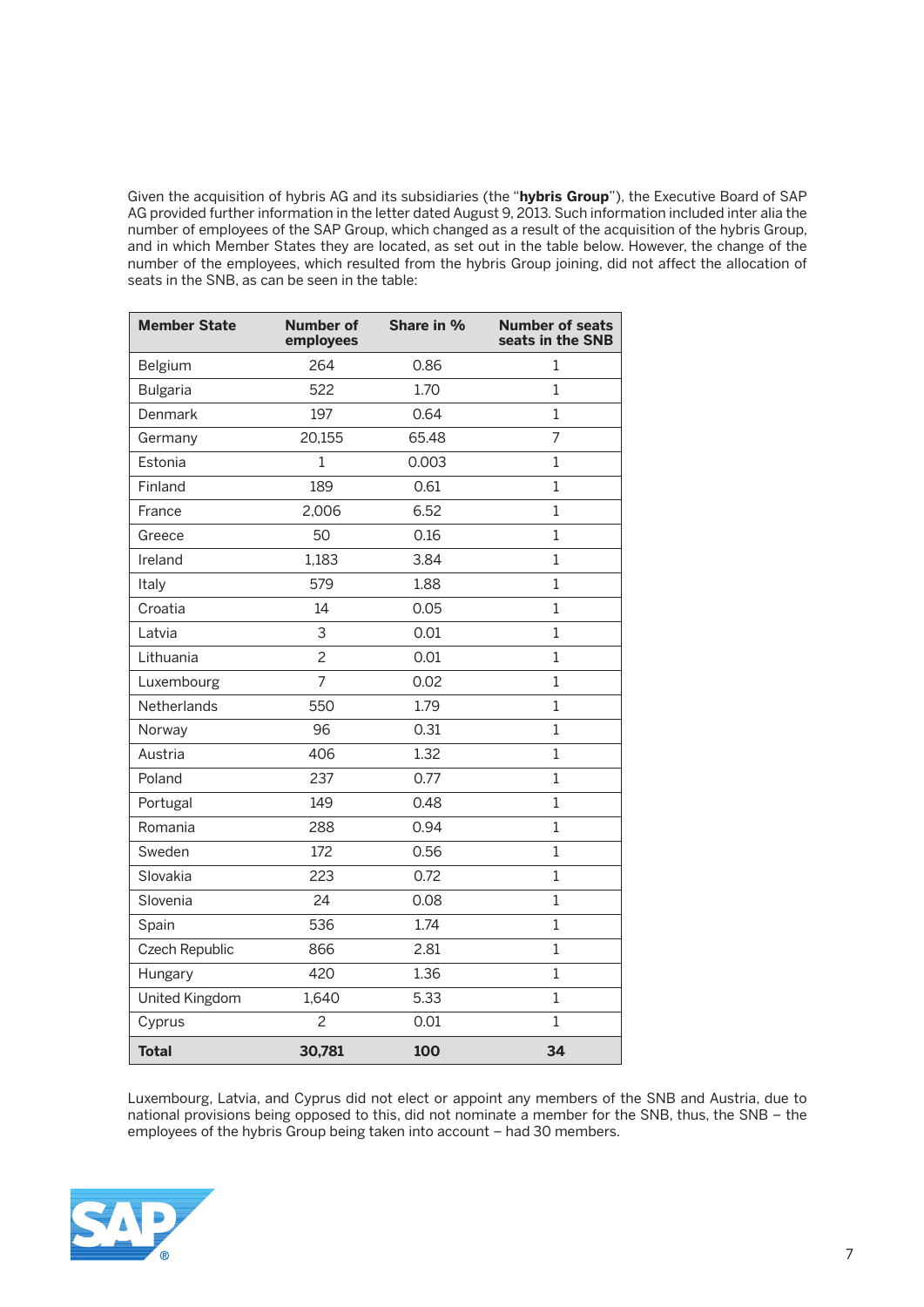To the extent that, during the SNB's activities, changes occur affecting the structure or the number of employees of the SAP Group employed in a single Member State in such form that the composition of the SNB would change, the SNB is to be re-established accordingly (Section 5 (4) SEBG). However, such changes did not occur during the SNB's activities, thus, no re-establishment was carried out.

6.4 Negotiating procedure and agreement on the involvement of employees in SAP SE

 The management – in the present case the Executive Board of SAP AG – invites to the constitutive meeting of the SNB, when all members of the SNB have been determined or after expiration of ten weeks' time following the information being provided to the employees and the request being made to establish the SNB; this will also be made, if – due to fault on the employees' part – not all members of the SNB have been determined. On the date specified in the invitation, the six months' negotiating period pursuant to Section 20 SEBG commences, which may be extended by amicable agreement between the SNB and the management up to a total period of one year.

 In its letters dated August 14, 2013 and August 26, 2013, the Executive Board of SAP AG invited to a first meeting of the SNB, to be held on September 9/10, 2013, the constitutive meeting being scheduled for September 9, 2013. The constitutive meeting took place on September 9, 2013. Thus, the negotiating period would have expired – unless an extension by up to six months had amicably been agreed upon – on Monday, March 10, 2014.

(a) Agreement on the involvement of employees

 The aim of the negotiations is to reach an agreement on employee involvement with the content of Section 21 SEBG.

 Pursuant thereto, an agreement on employee involvement is to stipulate in particular the following issues:

- Scope of the agreement on employee involvement (including the companies and establishments located outside the Member States' territory, if they are included in the scope of the agreement on employee involvement);
- if an SE Works Council is to be established:
- composition of the SE Works Council: number of members, allocation of seats, including the effects of substantial changes to the number of employees of the SE;
- powers and procedures for information of and consultation with the SE Works Council;
- frequency of the meetings of the SE Works Council;
- financial and material resources to be made available to the SE Works Council
- if no SE Works Council is to be established: terms for the implementation of the information and consultation procedures as regards the employees;
- if an agreement on participation is entered into:
	- number of the members of the supervisory organ of the SE who can be appointed or elected, respectively, by the employees or whose appointment can be rejected or recommended by the employees;
	- procedure by means of which the employees can elect or appoint these members or can reject or recommend the appointment;
	- the rights of these members;
- time when the agreement on employee involvement takes effect and its term;
- cases in which the agreement on employee involvement is to be re-negotiated and the approach to be taken in that regard.

Moreover, the agreement on employee involvement may include further provisions.

 In the present case, the negotiating period pursuant to Section 20 (1) SEBG commenced with the constitutive meeting of the SNB. The negotiations were closed by the SAP Agreement on Employee

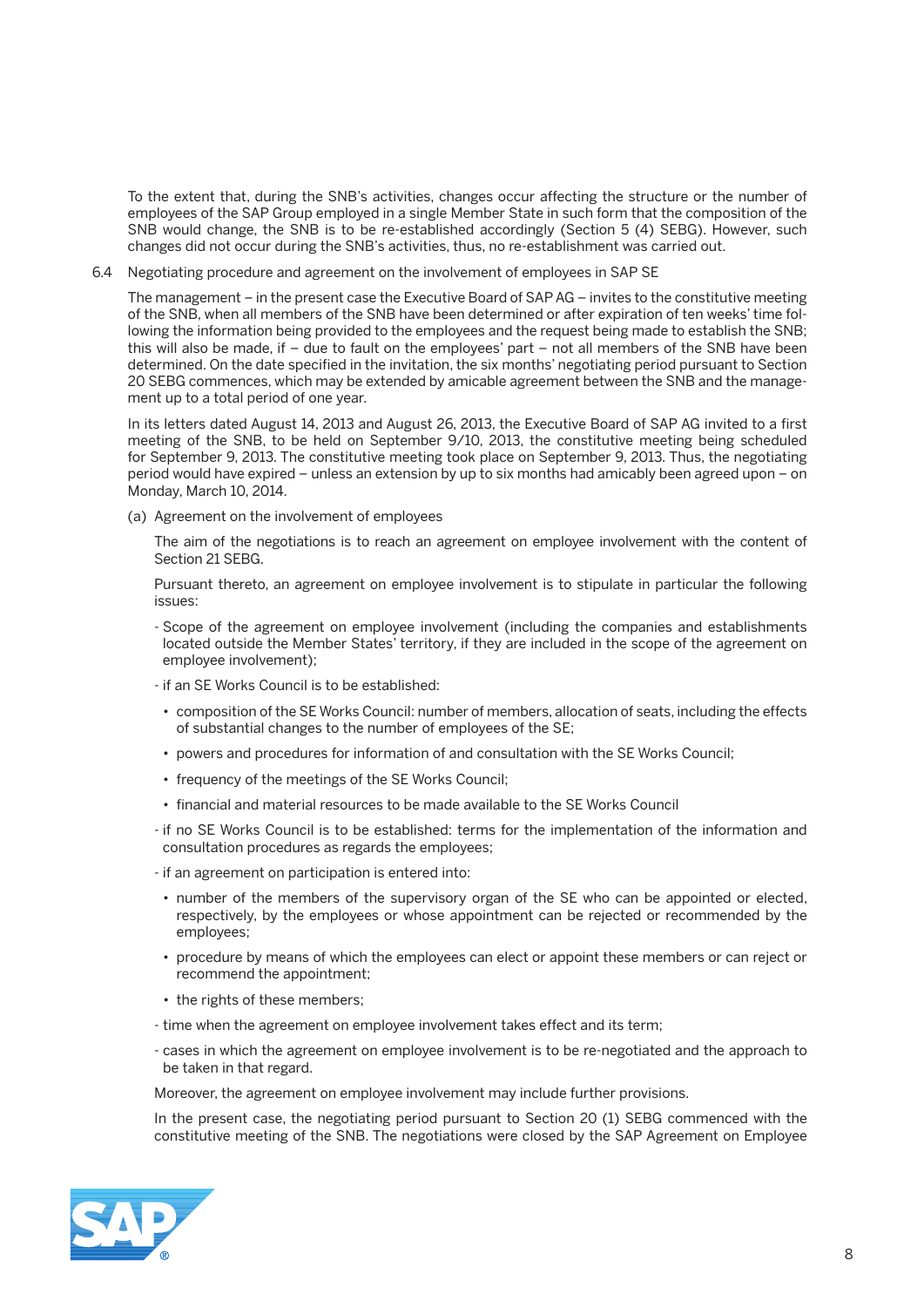Involvement being entered into on March 10, 2014. The details for the establishment of the SE Works Council of SAP SE and its rights of involvement as well as the participation of the employees in the Supervisory Board of SAP SE are provided for therein.

(b) Costs of the negotiating procedure and the establishment of the SNB

 The costs incurred due to the establishment and the activities of the SNB are borne by SAP AG or, following the conversion taking effect, by SAP SE, respectively. The duty to bear the costs refers to the material and personal costs related to the activities of the SNB, including the negotiations, in particular for rooms and equipment (such as telephone, fax, technical literature), interpretation and office staff in the context of the negotiations as well as the necessary travel and accommodation expenses of the SNB members.

(c) Involvement rights under national law and European Works Council

 The conversion of SAP AG to SAP SE does not affect the in-house involvement rights to which the employees are entitled under national law. However, the European Works Council established at European level will cease to exist pursuant to Section 47 (1) no. 2 SEBG.

### **7. Other effects of the conversion concerning the employees and their representations**

The following effects concerning the employees and their representations are given rise to by the conversion:

- 7.1 The rights and duties of the employees under the existing employment agreements remain applicable and unaffected. This also applies as regards the company involved itself; Section 613a of the German Civil Code (*Bürgerliches Gesetzbuch*; "**BGB**") is not applicable to the conversion since no transfer of an undertaking is effected due to the legal entities being identical.
- 7.2 The shop agreements, collective bargaining agreements, and other collective employment arrangements applicable to the employees of the SAP Group will remain applicable in the same form in line with the agreements concerned.
- 7.3 As regards the existing employees' representations in the companies and establishments of the SAP Group, the conversion will not give rise to any changes. The existing local and supralocal employees' representations are maintained. However, the European Works Council established at European level ceases to exist pursuant to Section 47 (1) sentence 2 SEBG and is replaced with the SE Works Council (cf. in this regard Section 6.4 (c)). The SE Works Council is competent, pursuant to Part I Clause 1.2 of the SAP Agreement on Employee Involvement, for transnational matters. It has 34 members from the area in which the SAP Agreement on Employee Involvement is applicable, i.e. the Member States in which SAP SE and its subsidiaries have employees. Pursuant to Part I Clause 2.1 of the SAP Agreement on Employee Involvement, Member States with less than ten employees can request to be represented by another Member State.
- 7.4 Upon the conversion, SAP SE will cease to be subject to the participation pursuant to the German Codetermination Act of 1976 (*Mitbestimmungsgesetz*; "**MitbestG 1976**"). Instead, the participation of the employees in the Supervisory Board of SAP SE will be subject to Part II of the SAP Agreement on Employee Involvement, which in this regard ensures the same scope of entrepreneurial participation as it is currently applicable in SAP AG. Thus, half of the members of the Supervisory Board of SAP SE will be employees' representatives (cf. Part II Clause 2.1 of the SAP Agreement on Employee Involvement). Pursuant to Part II Clause 2.2 of the SAP Agreement on Employee Involvement, the Supervisory Board of SAP SE will initially have 18 members, i.e. nine employees' representatives. Temporarily, until the close of the 2015 annual General Meeting of Shareholders, the following persons are appointed as members of the Supervisory Board pursuant to the SAP Agreement on Employee Involvement (Part II, Clause 3.2.1): Christiane Kuntz-Mayr and, as substitute, Christine Regitz (both Germany), Kurt Reiner and, as substitute, Sebastian Wagner (both Germany), Lars Lamadé and, as substitute, Stefan Hirschenberger (both Germany), Margret Klein-Magar and, as substitute, Ulrich Marquard (both Germany), Mario Rosa-Bian and, as substitute, Uwe Riegler (both Germany), Panagiotis Bissiritsas and, as substitute, Robert Kupler (both Germany), Stefan Schulz and, as substitute, Torsten Kipping (both Germany), Catherine Bordelon and, as substitute, Marc De Gibon (both France), and, in their capacity as members of the SNB, Steffen Leskovar (Slovenia) and, as substitute, Pascal Demat (Belgium).